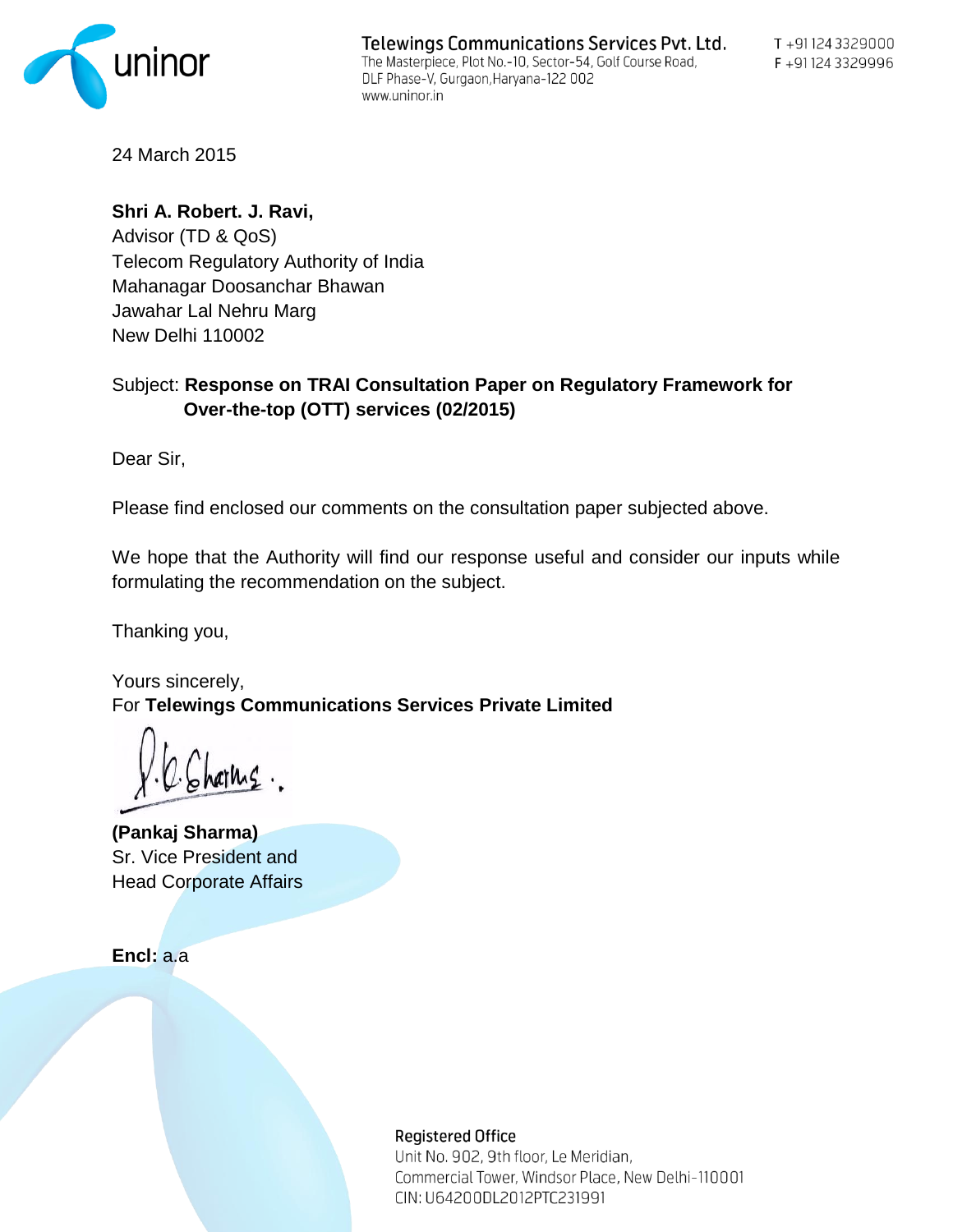## **Telewings submissions on TRAI Consultation paper on Regulatory Framework for Over-the-top (OTT) Services (02/2015)**

## **Preamble**

Telewings welcomes TRAI"s initiative on seeking comments from various stakeholders to understand the issues around the communication OTT services and assess the need of any regulation/ law on net neutrality through this consultation paper.

The mobile communications industry in India is a dynamic industry that is evolving not only in terms of the technology and operational aspects of the network, but also in terms of the range of offers and services to consumers and associated business models. The networks are still in the expansion phase for data capabilities and significant investments are to be made over the next 2 -3 years to meet the ever exploding data demand. In considering options for the development of regulatory frameworks for OTTs or Net Neutrality, it is imperative to ensure that **there should not be any adverse impact on the significant contribution in innovation and investment of licensed mobile network operators (L-TSPs) in India**.

## *OTT Services are changing competitive landscape – "Regulatory equality" is necessary to level the playing field*

With changing times, social media and related content & applications have gained significant popularity among mobile customers. This technological shift has immensely benefited mobile consumers with better, more interactive & cheaper communication platform. The mode of the communication has become "social" (one-to-many) and with the digitisation of content, the data consumption has increased exponentially in the last two years. However, despite the shift in the competitive landscape with the advent of OTT services, the existing regulatory framework is still too focused on the Licensed Telecom Service Providers (L-TSPs). Hence, an equal regulatory treatment of all type of service providers – L-TSPs, ASPs and OTTs will be key to encouraging and incentivising the huge investments in this important sector.

Presently, there are various types of OTTs which can be broadly classified into three categories:

- Content providers (text, video)
- Communication OTT providers (Instant messaging, Voice call, Video call,)
- M2M, IoT service providers

The communication OTT players have developed an asset-light business model for delivery of services to the end telecom users, but they lack interoperability from one application to another. On the other hand, L-TSPs have invested heavily in acquisition of spectrum and building the network infrastructure which are key to delivery of communication services to the end user. In our opinion both are complementary to each other provided that the regulatory imbalances are ironed out.

In order to reap the benefits of technological advancements and economies of scale, **there is a need of regulatory equality for ensuring level playing field**. We also recommend that the regulator"s focus should be towards removal of impediments to capacity building in Access network and faster rollout of broadband services through:

- availability of adequate spectrum at reasonable cost,
- harmonisation of already allocated frequencies for better spectral efficiencies.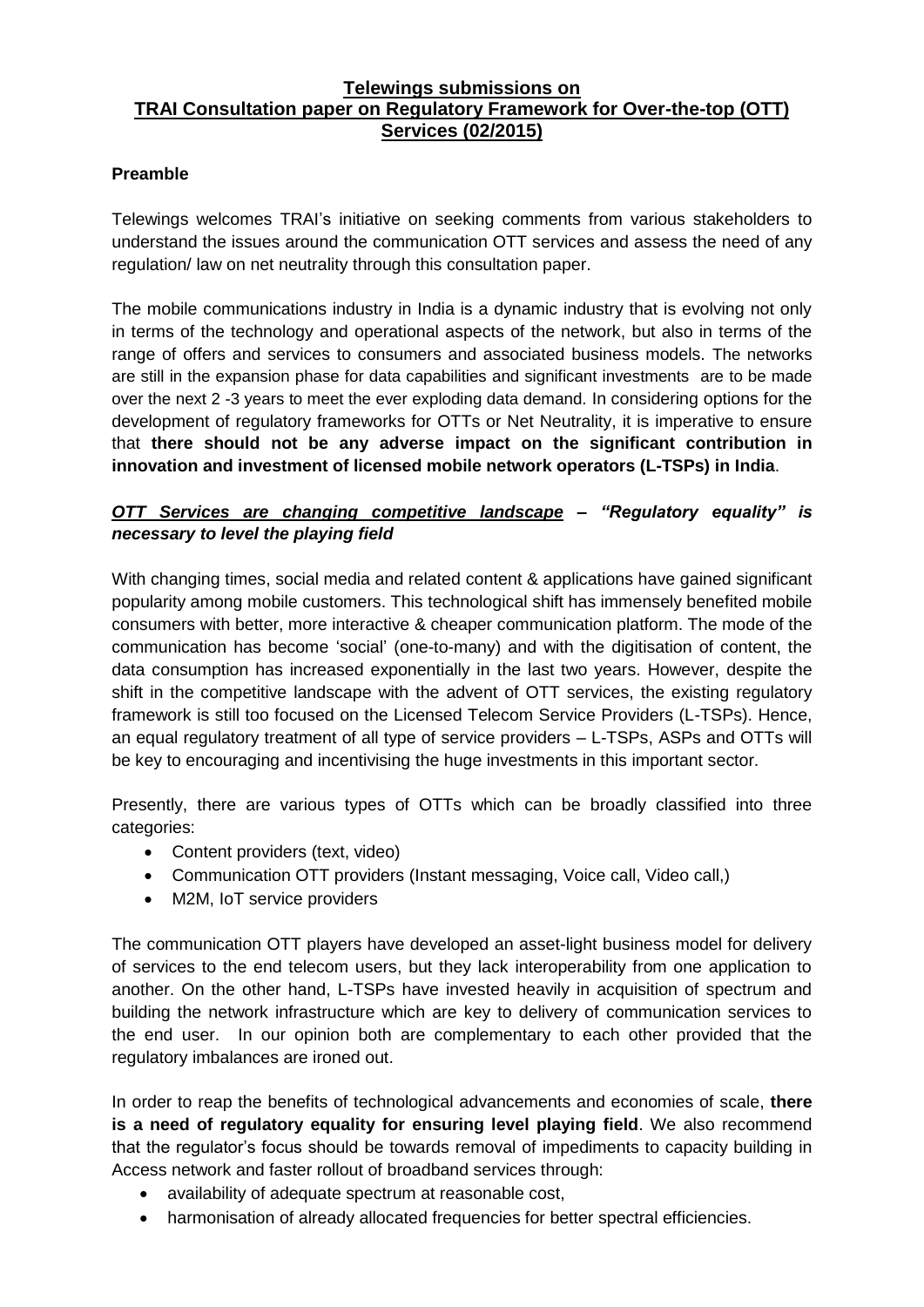- associated clearances and resources from the government for network rollout viz microwave frequency.
- national level policy on right of way
- early release of spectrum trading and spectrum sharing guidelines in line with TRAI recommendations to possibly ease spectrum scarcity
- uniform levies and taxes viz flat SUC, abolishment of USOF etc.
- an incentive scheme for rollout of broadband using various methods of claw back of the levies and taxes paid

We believe that this will go a long way towards reducing regulatory imbalances in the service delivery eco system.

Regulatory flexibility for operators is also necessary to incentivise continued investment in networks, innovation in services and affordable tariffs to consumers. L-TSPs specific obligations should be minimised and replaced with horizontal regulations that apply to all providers. Competitive analysis should consider the impact of Internet platforms and OTTs in assessing market power. L-TSPs should be encouraged to enter into commercial arrangements with OTTs and experimenting with new services and associated business models as other entities in the broader Internet ecosystem.

We recommend that a broad regulatory framework based on the principle of "**same service, same rule**" to players of every hue should be promoted for ensuring level playing field. Such framework will ensures sustainable competition, safeguard network investments and will enable well balanced regulatory environment for all players in the digital eco system irrespective of using any technology to deliver content & applications through internet to the end customers. This kind of environment will benefit the consumers in terms of better customer experience, innovative offering and quality of service.

## *Net Neutrality - Equal Internet access to all*

In India, the mobile market is characterised by intense competition coupled with lowest tariffs. The Licensed Telecom Service Providers (L-TSPs) are offering wide choice of Internet related services and options to suit particular needs and interests of various segments of the customers. This demonstrates that market forces are working well and existing competition & regulatory frameworks are sufficient to ensure a competitive market.

In India, Internet growth has just begun and YoY growth projections in the media portrays a myopic view as the present internet user subs base is small. The immediate priority in India, where majority of the population has no data connectivity, is for rolling out networks and reach to the next 1 billion of the population with internet connectivity, rather than continue to debate on the concepts and issues of Net neutrality which are at its nascent stage and beginning to be defined globally.

Telewings has taken a market position of "Sabse Sasta" offering to the mass market and believes in internet access to all i.e. an internet where customers can access the content and services of their choice and there are no restrictions in the services that operators can make available to end-users - **delivering value and choices for consumers**.

Traffic management is an essential function of mobile networks to manage the growing volumes of data traffic, to protect network and customers from malware/ denial of service, safe on-line experience for children, prioritizing emergency services, prioritizing time-critical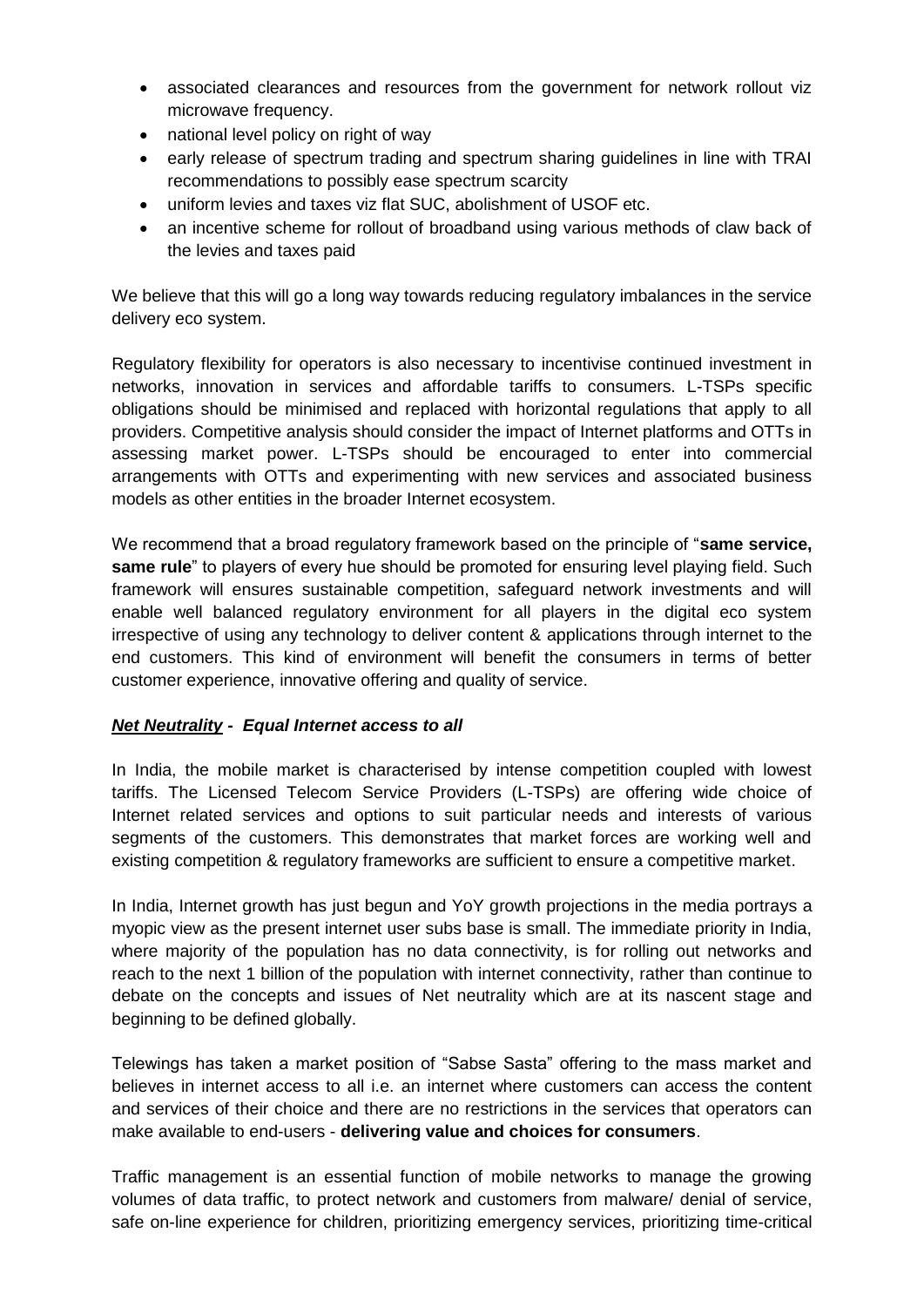services in IOT space, manage subscriptions to cap data consumption costs, choice for consumers through multiple tariffs, block or monitor traffic as per legal directives and to meet the performance expectations of the different traffic types to ensure better experiences for all consumers. The regulations that prohibit traffic management or prescribe a limited set of permissible cases are not future-proof and will have unintended consequences for innovation and investments. We hope TRAI will recognize the importance of traffic management for efficient network management and service delivery, and the increased need for such practices as networks and services become more complex.

Any restrictive regulation on net neutrality will restrict the flexibility of L-TSPs to develop and offer bundled services based on market segmentation in order to enhance users' options and increase choice between different providers. India being a developing country, there is a need to educate un-served / under-served customers for the relevance of Internet services, which can be achieved by offering relevant services free for a limited period or encourage usage adoption with zero rentals which is within the ambit of existing regulations. Thus, such zero rating offers/ sponsored data usage schemes benefit consumers and should be reviewed on case to case basis. The US regulator "Federal Communications Commission" (FCC) vide its Internet Order dt. 26.02.15 has noted that such schemes in some instances provide benefits to consumers, increases their choice and lower the cost. Considering this, FCC has decided to look at and assess such practices under the no-unreasonable interference/ disadvantage standard, based on the facts of each individual case, and take action as necessary.

In order to reap the benefits of technological advancements and economies of scale, instead of putting more regulatory boundaries, **there is a need of adopting the regulatory equality approach for ensuring level playing field and access to internet by all**.

The context of keeping net neutral and the whole debate around the net neutrality has been overshadowed by few groups of individuals through social networks which seem to be emotive in nature and is not leading to any rational and logical discussion. Therefore, there is need for a structured, rational and logical discussion on the topic of net neutrality. We request TRAI to review the necessity of having any framework on net neutrality after taking due inputs from all the stakeholders in line with above submissions.

## **Uninor initiative "Internet for all" and safe internet – Internet access for unconnected to improve lives, build societies and better future for all**

The key objective of this initiative is to educate the unconnected populace about the socioeconomic benefits of the internet which we believe is a catalyst for the growth and development of the common man and society at large. In this regard, Uninor being a responsible telecom operator has taken several campaigns and offerings to promote "Internet for all" for a social cause and provide affordable basic Internet access that is built for the many, not just a few. With these campaigns and social interactions, we have experienced, how power of internet has brought changes in the lives of unconnected especially in rural & remote areas and helping them to lead a better life, enabling empowered societies. Uninor is also making sincere efforts not only for making available Internet to the masses but also ensure a Safe Internet.

In view of the above, we believe that the access to internet for unconnected is the most important factor for the success of "Digital India" initiative of the Government. Therefore,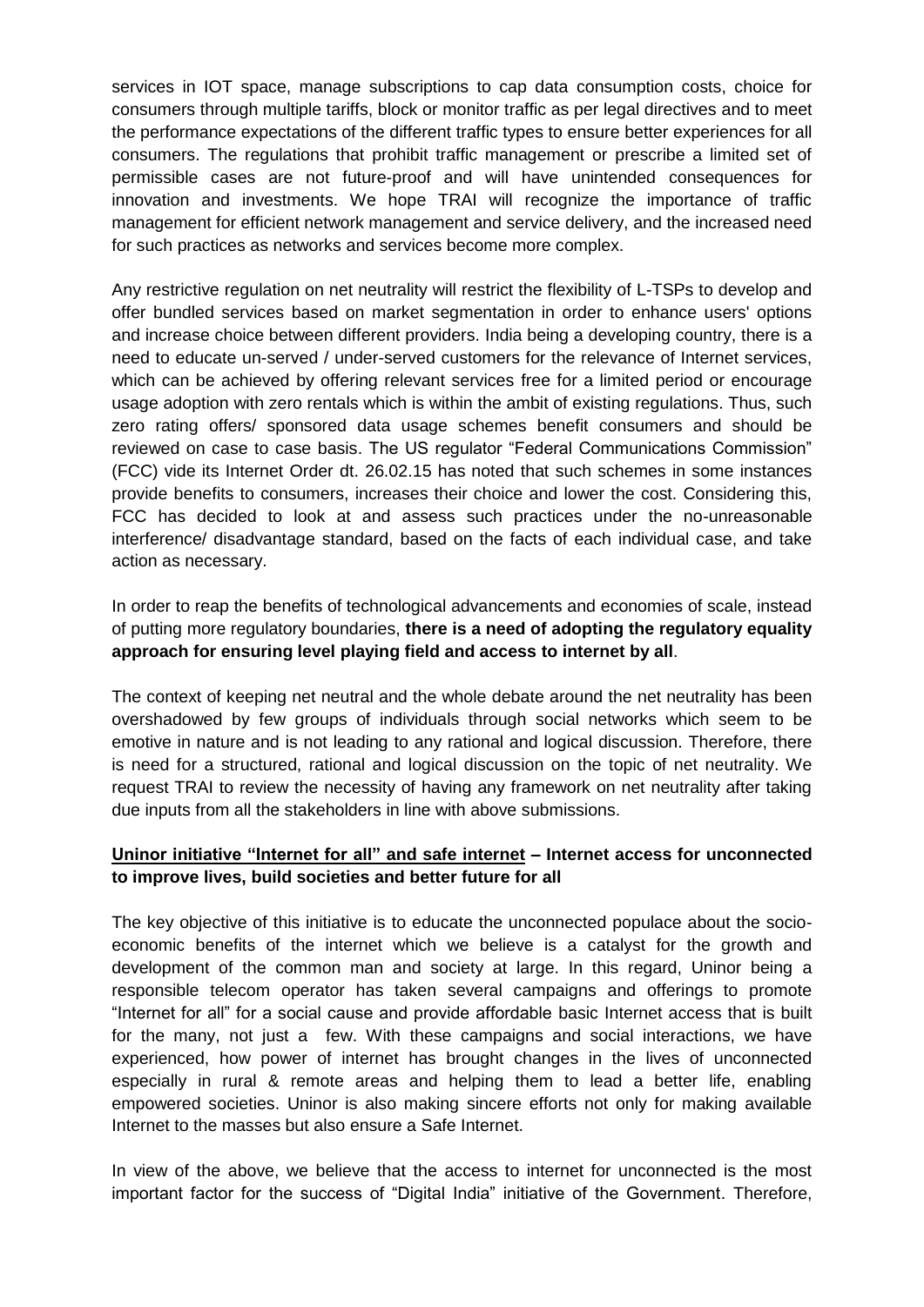apart from open internet, Internet for all and safe internet should also be important part of agenda of all stakeholders.

### **Telewings response to the issues raised in the consultation paper**

Question 1: Is it too early to establish a regulatory framework for OTT services, since internet penetration is still evolving, access speeds are generally low and there is limited coverage of high-speed broadband in the country? Or, should some beginning be made now with a regulatory framework that could be adapted to changes in the future? Please comment with justifications.

#### Telewings Response:

It is a well established fact that communication is an essential infrastructure for socioeconomic development in an increasingly knowledge intensive society. The reach of telecom services including broadband services to all parts of the country is integral to the development of an innovative and technologically driven society. Studies have shown that there is a more than positive correlation between the penetration of Internet & Mobile Services and the growth of GDP of a country. We do agree that despite the fact that India being a second largest telecom network in the world, next only to China, presently the broadband penetration in India is not up to the mark. However, mobile internet & broadband has started gaining momentum due to the advent of 3G and 4G technologies, proliferation of smart phones (~ 18 - 20%) and availability of relevant applications and contents. The rise of social media and e-commerce related activities is also contributing in increasing mobile internet penetration and data usage.

Thus, some beginning should be made in this area by implementing broad regulatory framework based on the equality principle of "**same service, same rule**". However understanding the pros and cons of regulation vis-a-vis non-regulation and their consequences is important. It must also be noted that any changes to existing regulation should not restrict market development and ability of L-TSPs to offer innovative products / services for meeting varied needs of consumers.

Question 2: Should the OTT players offering communication services (voice, messaging and video call services) through applications (resident either in the country or outside) be brought under the licensing regime? Please comment with justifications.

#### Telewings Response:

Communication OTT services are making inroads into the domain of licensed telecom companies by offering communication options (voice, message, video, chat, instant messaging) through applications. They have an inherent asset light structure and are not under any obligation of taxes and levies which are imposed on licensed telecom service providers "L-TSP" for the similar bouquet of communication services.

The other licensing obligations, reporting requirements and regulatory costs are not obligated on these communication OTT players, thus creating an un-level playing field vis-avis the licensed telecom service providers "L-TSP".

Indian licensed telecom service providers are operating under telecom license and they have to ensure compliance to all license conditions (like lawful interception & monitoring of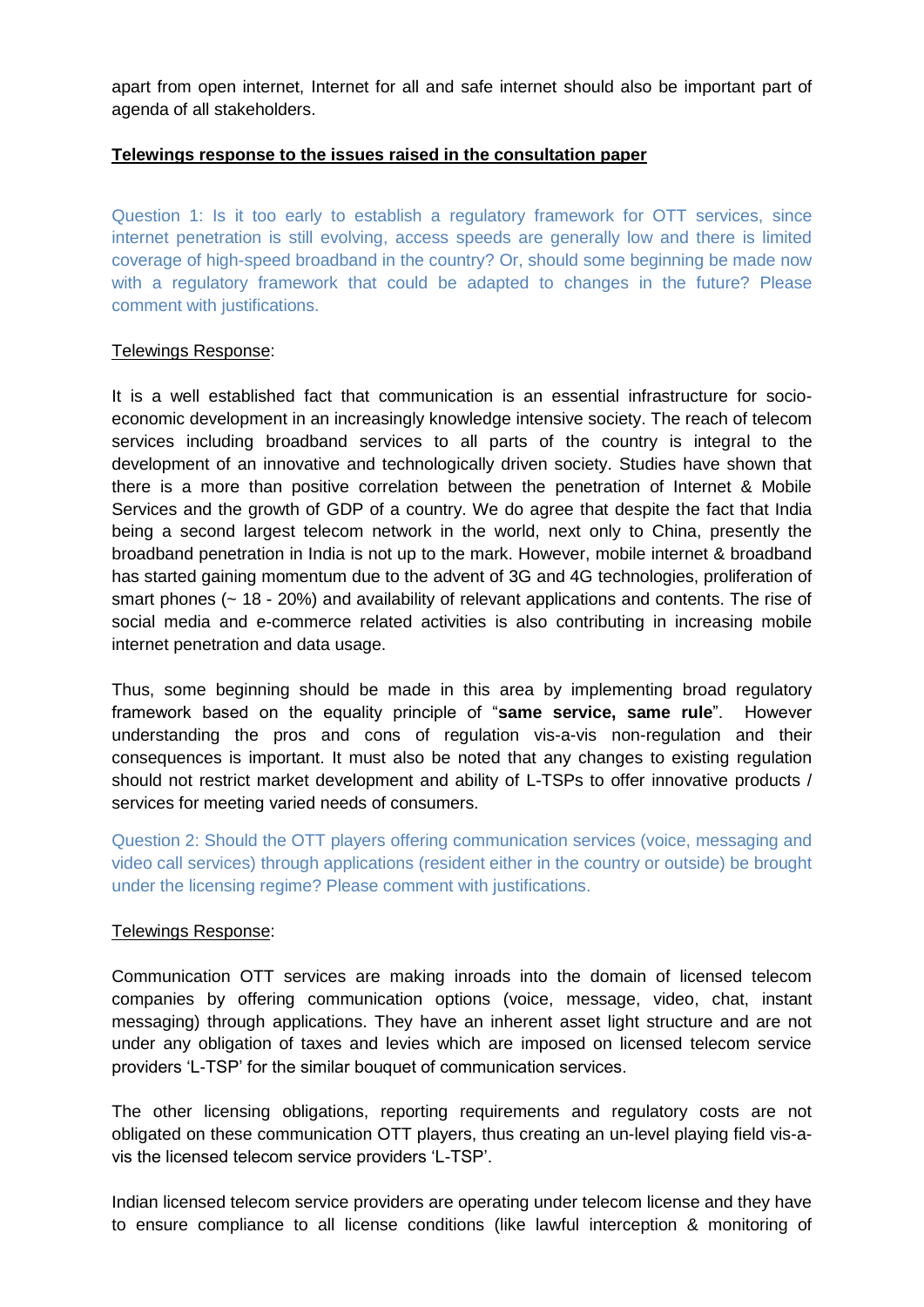contents, privacy and security conditions, installation of servers within the geographical boundaries of the country, access to emergency numbers etc) at all the times during the tenure of license period. L-TSPs need to acquire spectrum separately through auction by paying hefty amount for offering telecom services coupled with rollout obligation within a stipulated time period. In addition to this, L-TSPs are liable to other regulatory cost / taxes in terms of license fee, spectrum usage charges, revenue contribution towards USOF, corporate taxes etc. For any non-compliance to these license conditions, L-TSPs are being imposed financial penalties / penal actions. Further, licensed telecom companies need to upgrade their networks on regular basis to ensure compliance to Quality of service benchmarks, Unsolicited Commercial Communications (SPAM/ DND filtering), etc. which requires substantial investments. Further, there are obligations on switching of domestic calls within the service area and routing of international calls/messages through International Gateways, besides restrictions on sending user information abroad. All these license conditions have been bypassed by the OTTs while delivering an array of communication and content services over the top of a L-TSPs mobile network without the L-TSPs being informed.

While the L-TSPs have sought prior approval of Licensor before launch of any communication services and duly demonstrated its capability of LI to LEAs, no such approval/clearance has ever been sought by communication OTTs.

We recommend that TRAI should focus its efforts towards regulatory equality between L-TSPs and OTTs enabling L-TSPs to offer such communication OTT services with all flexibility that present technology has to offer. Certain levies like USOF may also be abolished as they have outlived their utility.

This equality can be achieved by implementing "Same Service Same Rule" and the very minimum bring all communication service providers (L-TSP and OTT) under uniform obligations for consumer protection, lawful intercept, data protection, retention and privacy, service security, reliability, emergency services and local taxes.

The US regulator FCC has released Internet Order dated 26 Feb"14 which mandates service providers to ensure compliance to three bright line rules – No Blocking, No Throttling and No Paid Prioritization in order to protect the open internet access. In this regard, it is important to reiterate the below statement of FCC Chairman, Tom Wheeler that *"These enforceable, bright-line rules assure the rights of Internet users to go where they want, when they want, and the rights of innovators to introduce new products without asking anyone's permission".*  FCC has also given flexibility to service providers in their Internet Order. Some of them are listed below:

- TSPs are allowed to implement reasonable traffic management techniques.
- Tariff forbearance & no filing requirements, Zero rating schemes to be reviewed on case to case basis before launch.
- No contribution to USO fund, exemption from state & local taxation under the Internet Freedom Act.

It is recommended that similar flexibility is essential for L-TSPs for innovation and to protect their investments. This is in line with the objectives of NTP-12 and will create a level-playing field for both communication OTT providers & L-TSP.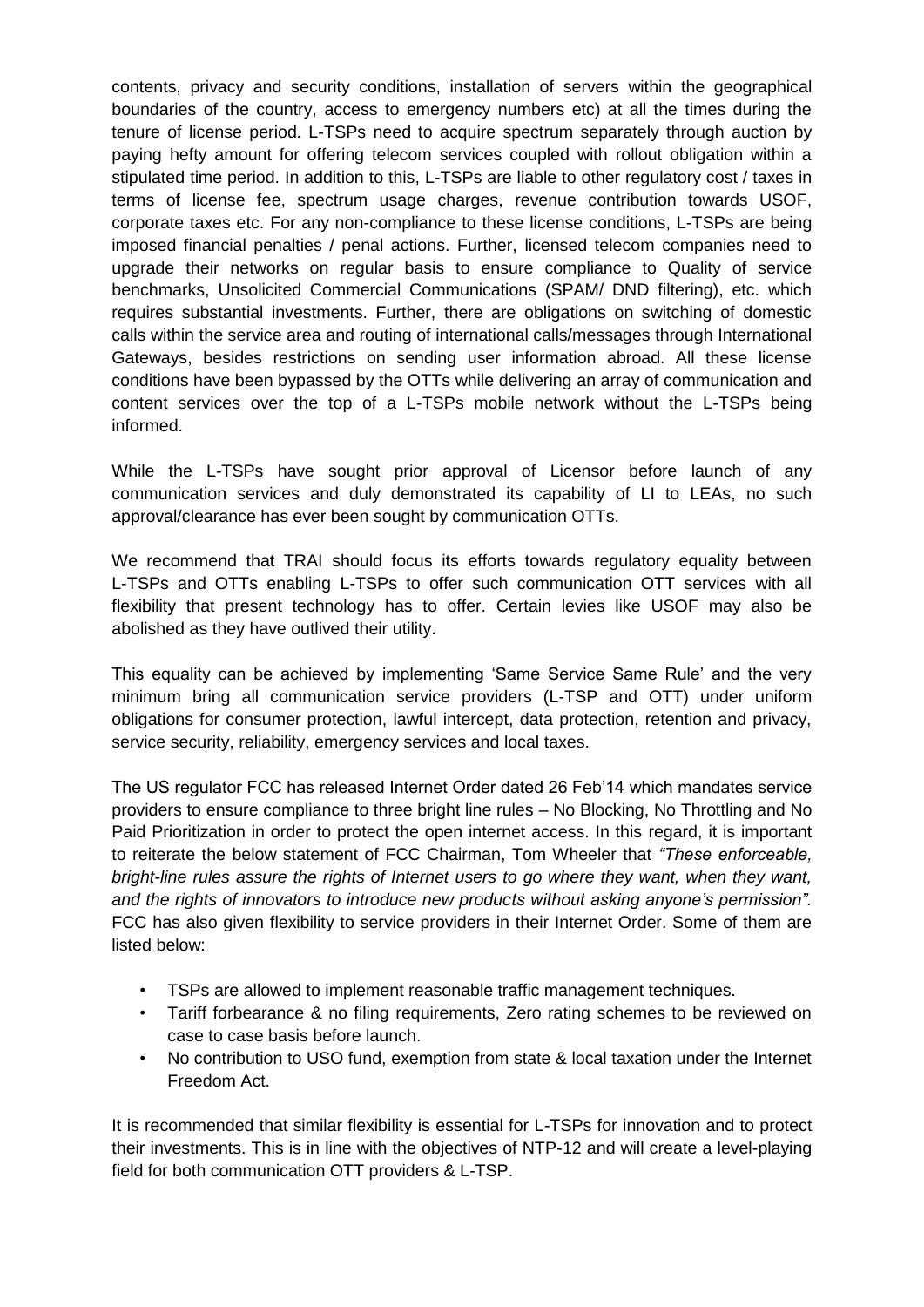Question 3: Is the growth of OTT impacting the traditional revenue stream of TSPs? If so, is the increase in data revenues of the TSPs sufficient to compensate for this impact? Please comment with reasons.

## Telewings Response:

It is evident that communication OTT players have significantly impacted "conventional" telecom service providers not just globally but also in India. The stupendous growth of OTT services are mainly supported by growing demand of smart phones, advancement in technologies, availability of internet banking platform, and most important is offering of alternate, interactive and cheap option to traditional voice and messaging services to the consumers. But, it has direct impact on the L-TSPs traditional voice and messaging services which are licensed within the scope of our Licenses.

It is well documented that the L-TSPs SMS revenues have seen a marked decline, very much due to its substitution by OTT messaging services such as WhatsApp, WeChat, Hike, Others. TRAI has mentioned in the paper that due to the advent of OTT communication services, there is a decline in the messaging traffic from 5346 million in Jun'13 to 4367 million in Jun"14 leading to implication of approximately Rs 4000 crs per annum alone from the decline in SMS revenue. In another illustration (refer below chart) of Malaysian telecom market, the similar trend is observed.



Source: Analysys Mason, 2014

The above trend shows how OTT services are having significant disruption to the existing business of L-TSPs and could substantially derail investment capability. In case of Uninor the fall in SMS traffic is 26% for the period QE Mar"14 to QE Dec"14.

These OTT communication services are also making substantial loss of revenue for the Government exchequer. The loss of government value add due to fall in SMS traffic alone at the overall Industry level is a matter of research and may be an eye opener.

India being a predominantly mobile telephony market having around 97% mobile users coupled with more than 83% of Indian internet users accessing the internet through their mobile devices, has enabled explosive growth of OTT services. There is no doubt that with the growth social networks there is an uptake in data usage. However, with the emergence of OTT services, L-TSPs are losing not only their traditional voice & SMS revenue but also the VAS revenues as consumers have direct access to OTT services & applications.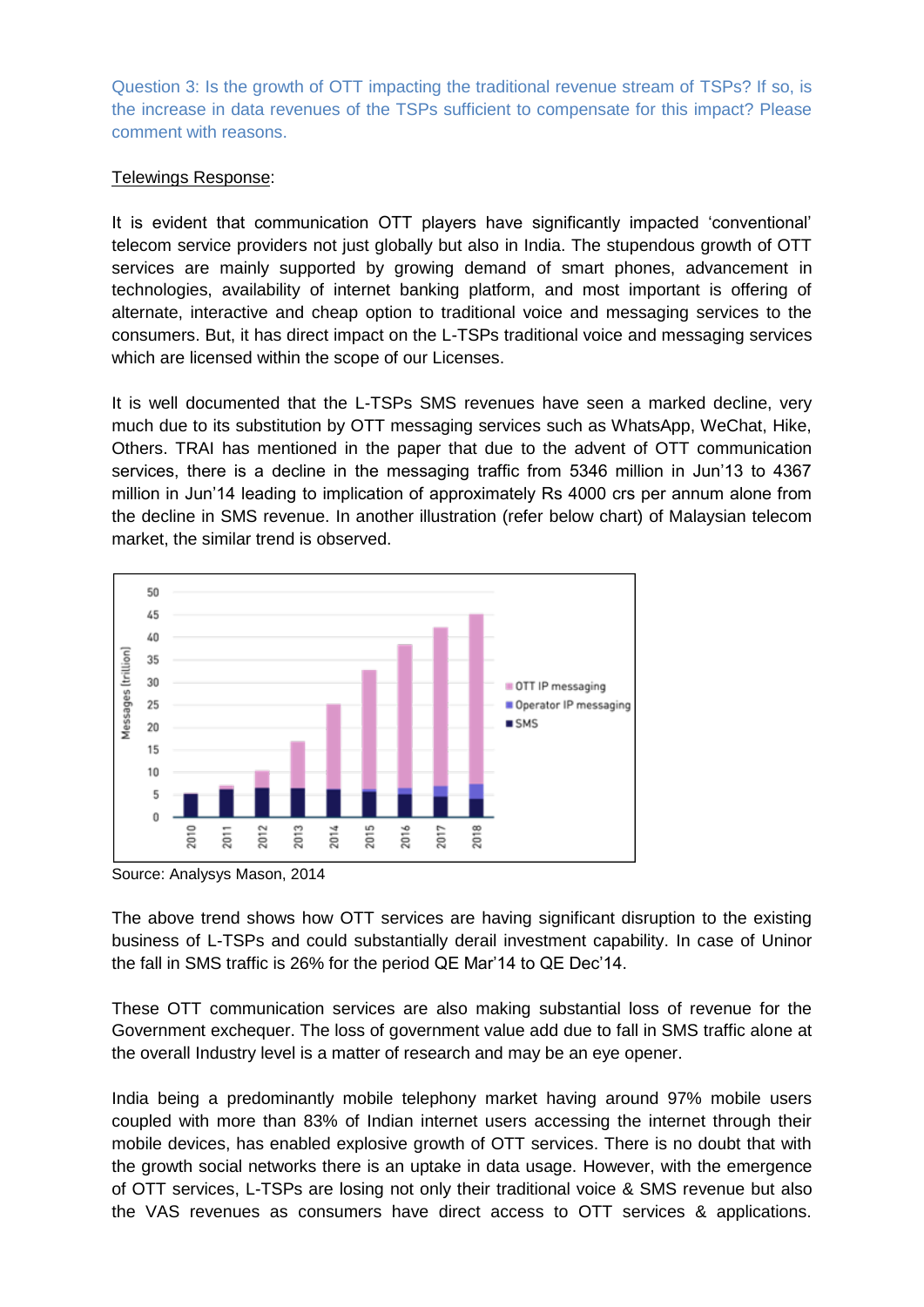Moreover, L-TSPs are investing enormous money in acquiring the spectrum, building & continuous up gradation of the networks (both capacity & coverage) for meeting the growing data demands of the customer. L-TSPs have constant pressure from regulator for ensuring compliance to quality of service benchmarks which entails availability of adequate resources and investment. L-TSPs also have to invest sufficient funds on OPEX. On the contrary, the OTTs business model has completely delinked services from network. If encouraged, this will dis-incentivise CAPEX investments in network rollout.

For instance, in case of Uninor, the growth in SMS traffic during 2013 is stagnated in the year 2014 due to more usage of OTT services for communication and opportunity loss of revenue has not been compensated by growth in Data services.

This decline in revenues brings about challenges to continued CAPEX investment in network expansion in rural underserved markets. At a national level this would consequently pose a threat to the level of investments which are required to deliver increasing coverage and quality demanded by the remaining 75% of the mobile customers who have not yet experienced the data world. These OTT players are commercial entities and they have advertisement and valuation based revenue models which are driven by Indian consumers. An example to quote from the consultation paper (para 2.29) - Whatsapp has a subscriber base of ~700 mn monthly active users globally, delivering 30 Billion messages each day. Out of which ~70 mn users are from India accounting of 10% of the total user base. Considering the growth potential of revenue/ valuation from these Indian consumers to these commercial entities, it is essential that the benefits of the same should be extended to the customers. Thus, the OTT players and L-TSPs should be allowed to establish mutually negotiated commercial arrangements for sharing revenue and costs.

Question 4: Should the OTT players pay for use of the TSPs network over and above data charges paid by consumers? If yes, what pricing options can be adopted? Could such options include prices based on bandwidth consumption? Can prices be used as a means of product/service differentiation? Please comment with justifications.

## Telewings Response:

The relationship between OTT players and L-TSPs should be left to the market forces and best served by mutual negotiations.

At the very least the cost of regulatory compliances, taxes and levies should be recovered back to back from the OTT service providers. Any regulatory obligation on OTTs to pay would be going too far. Instead Regulator should recommend broad regulatory framework for ensuring a level playing field for both parties to thrive in their business.

Question 5: Do you agree that imbalances exist in the regulatory environment in the operation of OTT players? If so, what should be the framework to address these issues? How can the prevailing laws and regulations be applied to OTT players (who operate in the virtual world) and compliance enforced? What could be the impact on the economy? Please comment with justifications.

## Telewings Response:

In India, there are no obligations under jurisdictional laws on OTT players for ensuring protection of consumer interest, lawful intercepts, data protection, privacy, service quality etc. OTT players collecting revenues from consumers may not be subjected to local taxes as they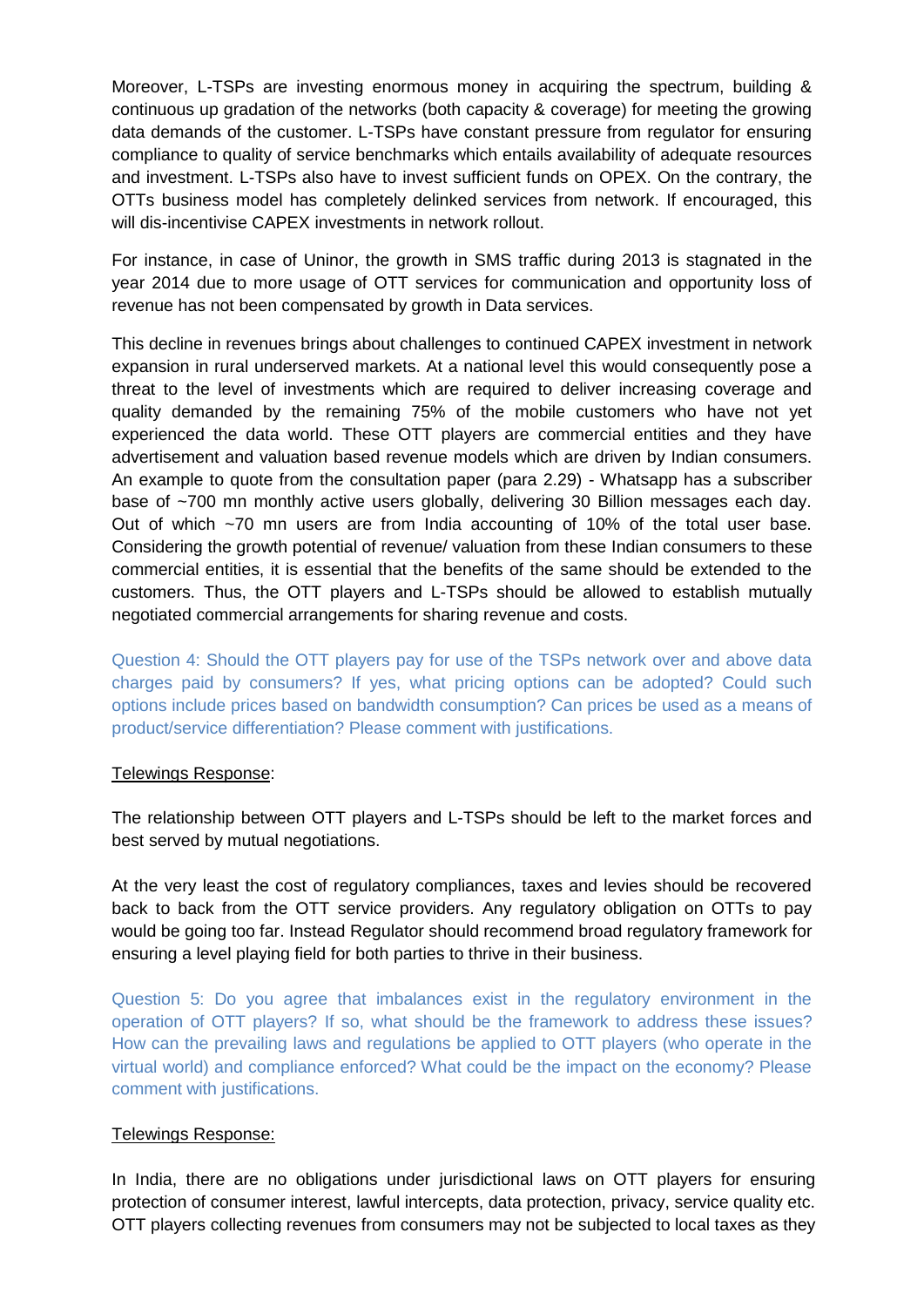operate over the net. Whereas, the licensed Telecom Service Providers are subject to all jurisdictional, licensing and regulatory obligations. Thereby, making OTT services much cheaper than the traditional communication services. The current modus operandi of OTT services lead to regulatory imbalances, bypassing local laws/ policies which need to comply while doing business, circumvention of local taxation obligations, channelling away taxable revenues and profits from "conventional" service providers thus denying the government of legitimate tax revenues and raises security issues which needs to be addressed by the Government for ensuring level playing field for both L-TSPs and OTT players.

As mentioned earlier, since OTT communications services are provided on TSPs mobile network and are having direct bearing on the L-TSPs revenue, hence in order to have level playing field, equality principle of "same service, same rule" should be made applicable. We recommend that TRAI should focus towards reducing the regulatory asymmetry enabling L-TSPs to offer such OTT services with all flexibility that present technology has to offer. The license conditions should be suitably modified so that L-TSPs can offer services from a common server hosting applications offering services globally from one location and achieve economies of scale. The concerns of the security agencies will be adequately addressed when OTT services are offered by L-TSPs and the same should also be applicable to standalone OTTs. Similarly, while offering services, OTT players should also be mandated to comply with various licensing conditions (like LI, availability of customer data/ transactions as and when required by LEAs, privacy & confidentiality of customer information, QoS, tariff orders etc.) by virtue of entering into the bilateral commercial arrangements with L-TSPs.

In view of the above explanations, we call upon the Regulator for **Regulatory Equality** for **all licensed communication services under the Telegraph Act** to maintain **level playing field**.

Question 6: How should the security concerns be addressed with regard to OTT players providing communication services? What security conditions such as maintaining data records, logs etc. Need to be mandated for such OTT players? And, how can compliance with these conditions be ensured if the applications of such OTT players reside outside the country? Please comment with justifications.

Question 7: How should the OTT players offering app services ensure security, safety and privacy of the consumer? How should they ensure protection of consumer interest? Please comment with justifications.

## Telewings Response to Q6 & Q7:

National security is paramount, it is uniformly obligated on any citizen / organization providing services in India. Any lapses on this account will have serious implication on the ordinary citizen as well as compromise national security.

In case of OTT service providers, they are not obligated to any jurisdictional laws in India. As a commercial organisation benefiting from providing services to citizens of India, they should submit to jurisdictional laws of India.

Internet based services provide anonymity to a user in terms of his/her age, identity, address, thus is a threat to national security. For instance, Internet telephony does not follow standard protocol, as is essential in the traditional voice services through GSM, thereby making extremely difficult for LEAs to track the source of internet calls. Similarly, in case of messaging, it becomes difficult for LEAs to intercept the same due to non-availability of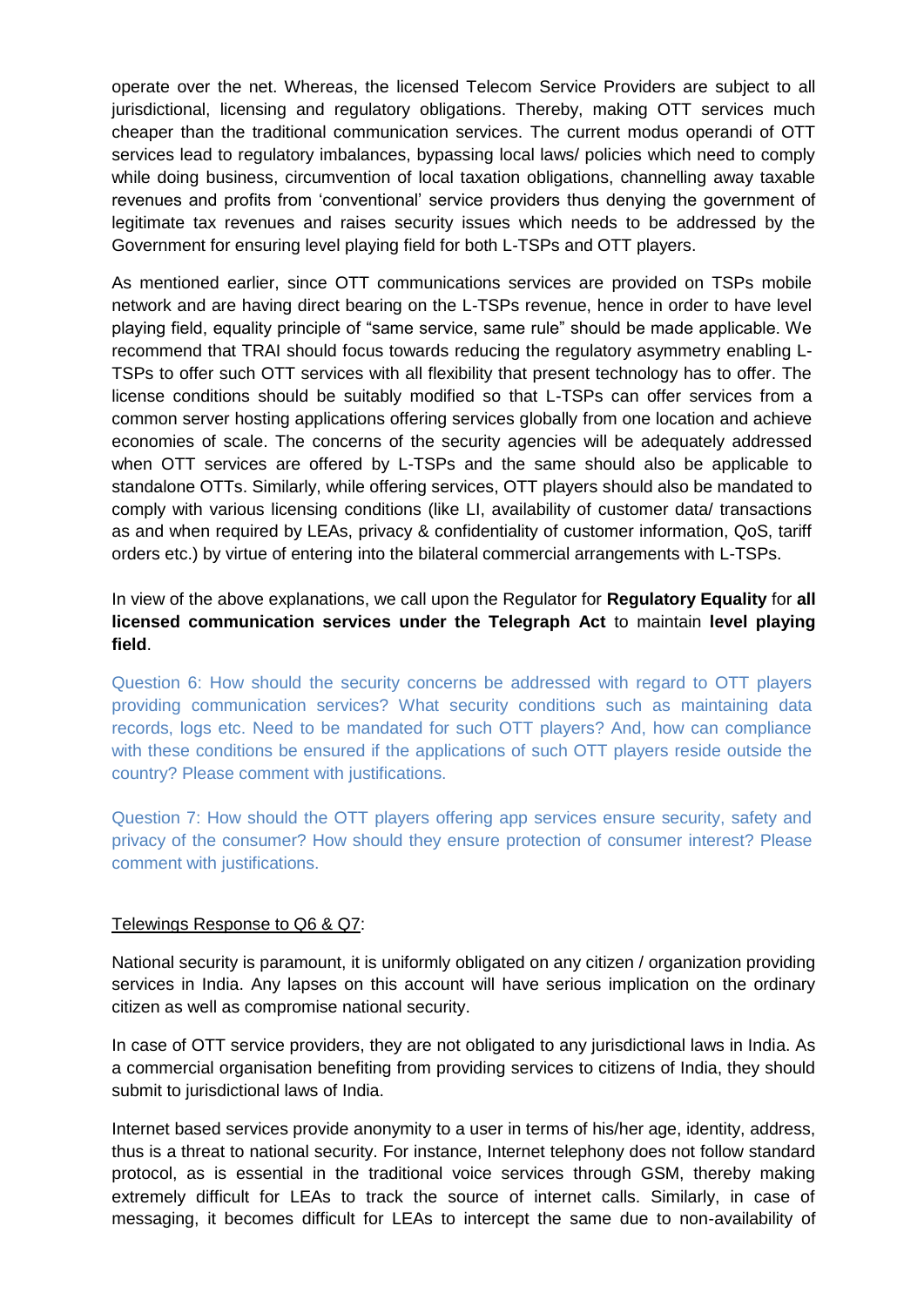## encryption keys. Therefore, we recommend that all **OTT service providers should ensure traceability of users at all times**.

Similarly, the confidentiality and privacy of the customer data is also an important obligation and a matter of concern from national security perspective because of the "open" architecture of the Internet. In case of OTT services, there is no visibility that whether consent is being sought from the end user at the time of installation / subscription of the OTT services or not for using his/ her personal information, how such data is being collected and processed for what all purposes. There is a need for greater transparency at OTTs end while handling the end user information. It is suggested that OTT players should have privacy policy clearly depicting the process of dealing with these concerns and same should be shared with the end users as well as publish the policy on their respective websites for the information and transparency purposes.

The above objectives may be best served if the L-TSPs are allowed to deploy their networks and application layers in a flexible manner, so that they can compete by offering application based services and at the same time comply to Indian security conditions as per license.

Question 8: In what manner can the proposals for a regulatory framework for OTTs in India draw from those of ETNO, referred to in para 4.23 or the best practices summarised in para 4.29? And, what practices should be proscribed by regulatory fiat? Please comment with justifications.

## Telewings Response:

Currently, all OTT services are generally being allowed uniform access across the networks without paying any network usage charges. However, in given circumstances, the way OTT services are growing and impacting L-TSPs revenues, there is a need to put a broad regulatory framework under the equality principle of "Same Service Same rule" for communication OTT services ensuring removing or decreasing the regulatory imbalances.

Question 9: What are your views on net-neutrality in the Indian context? How should the various principles discussed in para 5.47 be dealt with? Please comment with justifications.

## Telewings Response:

There are several interpretations of the term "Net Neutrality". The strict interpretation that all data is equal has given way to the more realistic view that networks carry different types of traffic and therefore prohibiting traffic management practices can be counter-productive.

A broader view of the term "Net Neutrality" refers to the principle that the internet should be an open platform for freedom of expression, innovation and socio-economic development. Mobile operators are committed to maintaining the open internet. Managing network traffic and offering different service packages do not contradict this belief in the open internet. Without managing data traffic, operators cannot efficiently meet consumers" demands to access different types of applications and services through their mobile connections. Forcing them, through Net Neutrality regulations, to be detached from their network traffic is neither operationally practical nor necessary.

Net neutrality should be addressed in the context of capacity of networks (2G/3G/4G) for carrying the internet traffic, mode of delivery (wireless/wireline/ cable/ satellite) and maturity of the networks at industry and national level.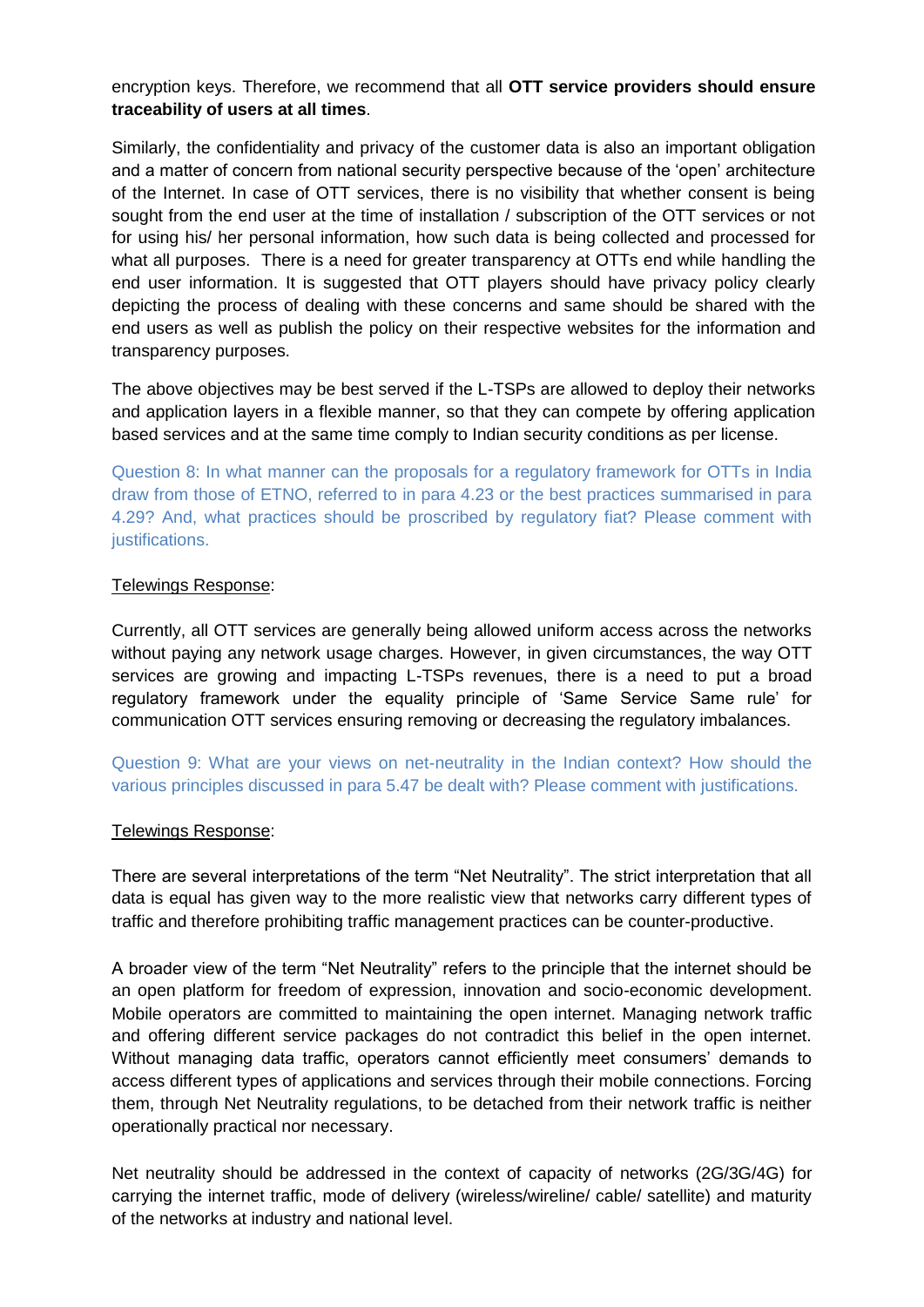India is a market where the entire country is yet to reap the benefit of mobile coverage. The immediate priority in India, where 80% of the population has no data connectivity, is to ensure access to data service for the unconnected through broadband network rollout, rather than continue to debate on the concepts and issues of Net Neutrality which are only beginning to be defined globally. As a country our vision should be to provide basic internet to every citizen so that they can access -

- e-government sites,
- mobile financial services for financial inclusion,
- utility bill payment
- train ticket booking through IRCTC portal,
- weather forecast information for agriculture
- citizen services
- distance learning
- universal education
- examination results
- Government complaint portals and many such citizen services.

These application based services are part of their social life and require basic internet (low bandwidth) to access these services. It should be the endeavor of the Regulator to make available the public information and government services "anytime, anywhere".

Therefore, it is high time we prioritize the connectivity for all the villages of India to ensure availability of basic internet services.

In India, the mobile market is characterised by intense competition coupled with lowest tariffs in both voice and data services (refer below chart depicting 3G price comparison across Telenor business units). The Licensed Telecom Service Providers (L-TSPs) are offering wide choice of Internet related services and options to suit particular needs and interests of various segments of the customers. This demonstrates that market forces are working well and existing competition & regulatory frameworks are sufficient to ensure a competitive market.



1GB data charges (in INR) basis cheapest offers available in above markets for 3G data services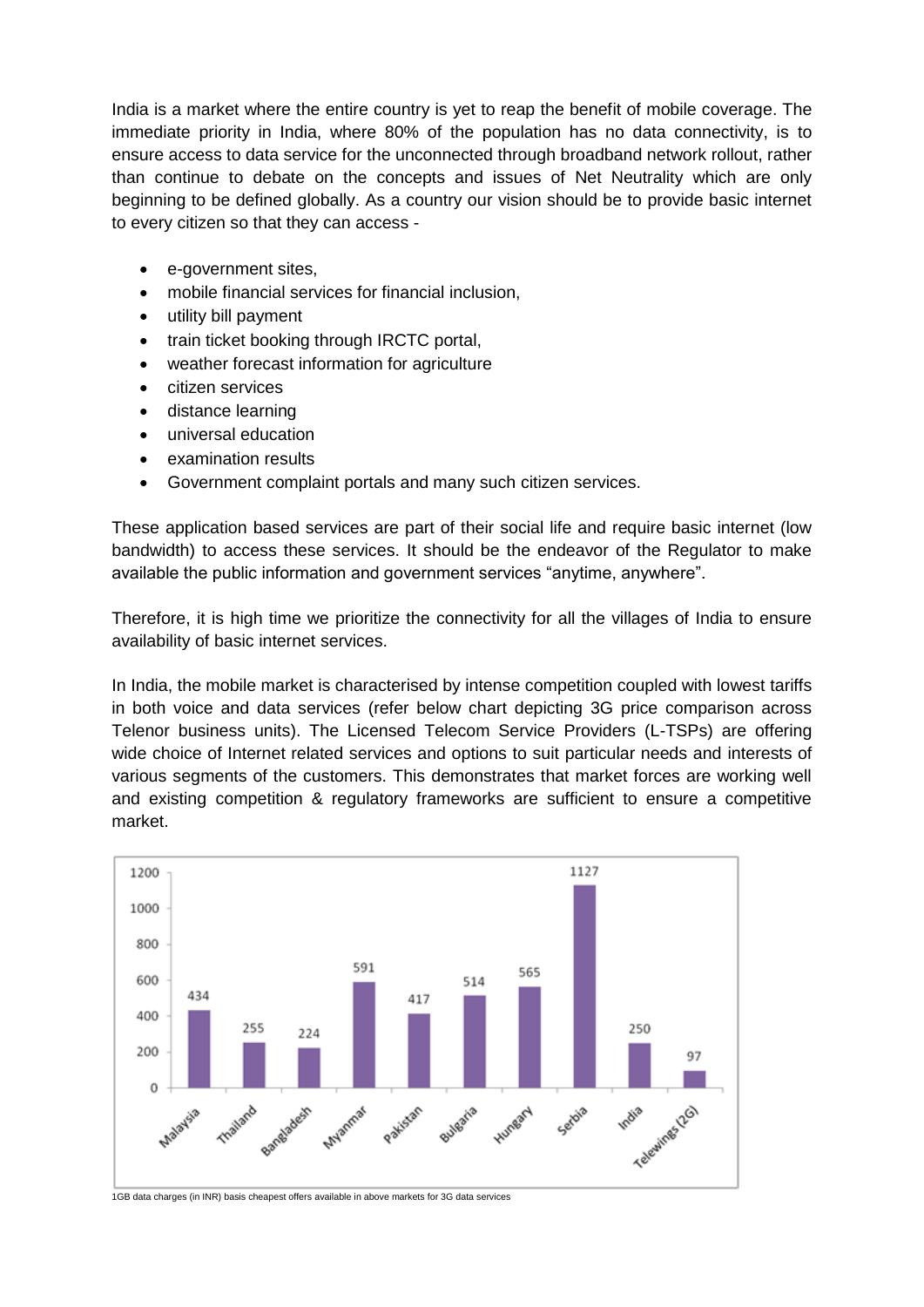Any regulation that restrict the flexibility of L-TSPs to offer a combination of services packaged for various segments of the customers, will not be good for future growth and development of this important sector. This will be akin to retail pricing regulation. There is a need to educate un-served / under-served customers for the relevance of Internet services, which can be achieved by offering relevant services for a limited trial period which is within the ambit of existing regulations. Thus, such zero rating offers/ sponsored data usage schemes benefits consumers at lower cost as well as encourage internet adoption and each scheme should be individually reviewed & allowed on case to case basis.

Telewings has taken a market position of "Sabse Sasta" offering to the mass market and believes in the internet access to all i.e. an internet where customers can access the content and services of their choice and there are no restrictions in the services that operators can make available to end-users. We support an open and innovative Internet enabling equal access to all with reasonable traffic management for managing traffic congestion, prioritize time-critical services and optimise performance of various applications as a part of normal operational activity.

In order to reap the benefits of technological advancements and economies of scale, instead of putting more regulatory boundaries, **there is need of adopting the regulatory equality approach for ensuring level playing field and access to internet by all**.

Question 10: What forms of discrimination or traffic management practices are reasonable and consistent with a pragmatic approach? What should or can be permitted? Please comment with justifications.

#### Telewings Response:

Traffic management is an integral part of network operations, especially on mobile networks. With finite network capacity, mobile networks experience congestion. This may arise due to seasonal traffic load (e.g. New Year celebrations), unexpected events (e.g. major road accident) and high data downloads (e.g. watching cricket matches on mobile phones). Traffic management may result in constraining the capacity allocated to certain types of traffic (e.g., video streaming traffic) to ensure that they do not overload the network. This is an essential mechanism to prevent the network from failing during traffic peaks, and to ensure access to essential emergency services and uniform experience for all customers. Not doing so would result in time-critical services not being delivered within the expected performance bounds.

Traffic management measures help balance the network resource usage of bandwidthheavy applications (e.g. video streaming) versus time-sensitive applications (e.g. remote alarm monitoring). They also help with optimisation of content delivery by adapting the parameters to the network and device conditions; for example, the bit rate and the format (size) of a video clip is optimised to the network condition and device type to deliver a "lessjittery" performance to the consumer. This also reduces unnecessary data consumption costs.

In addition to managing increasing volumes, networks also have to consider the performance characteristics of different services. For example, video streaming services consume inordinate amounts of network bandwidth – a lot more than downloading emails or searching for information – and can result in degraded experience to all users, if traffic is not managed. Cisco forecasts video traffic will be 72% of global mobile data traffic by 2019, compared to 55% at the end of 2014. Bandwidth hogging video traffic/ gaming/ file sharing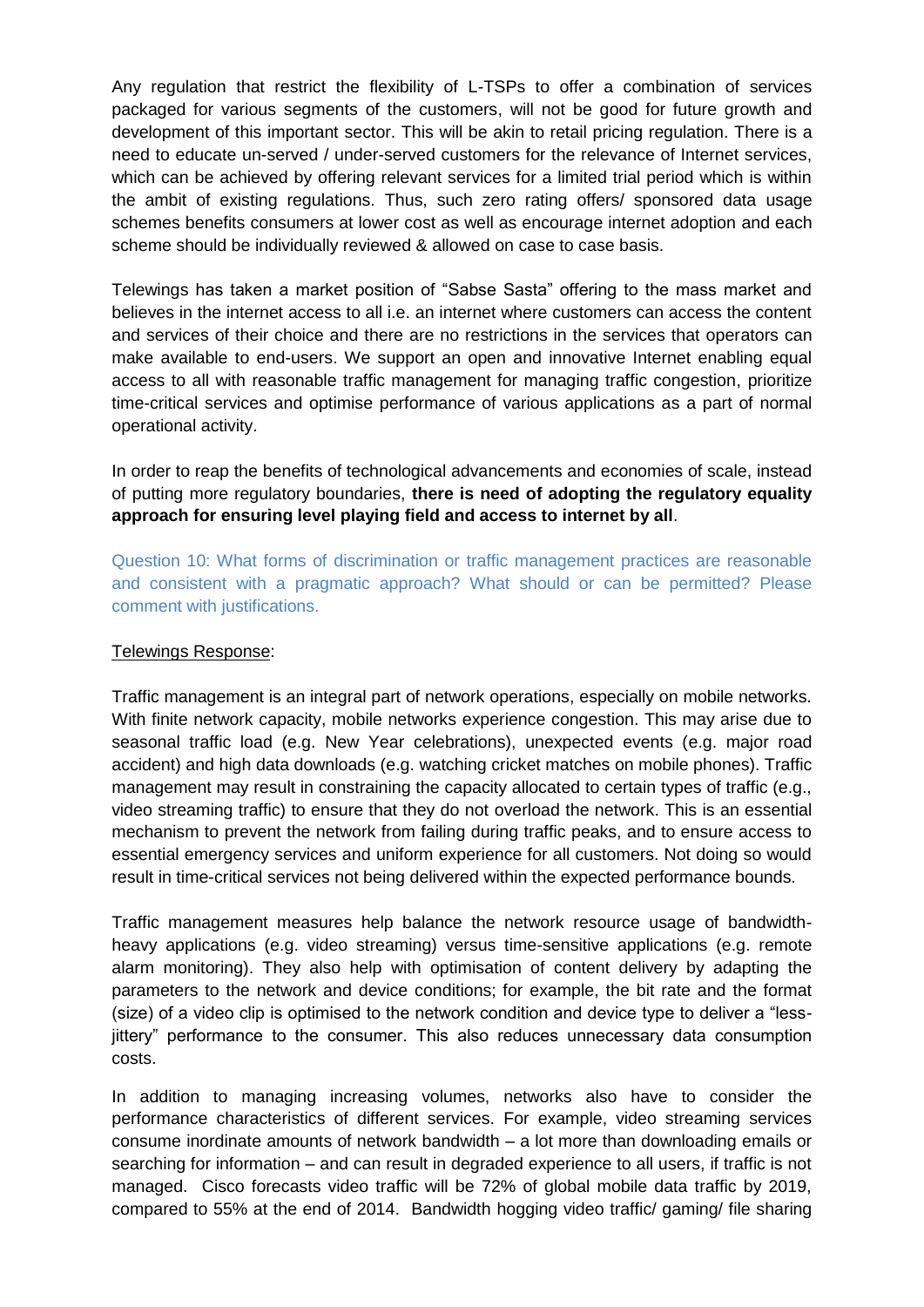P-P connections will be an important factor in network investments and network management.

Traffic management does not imply blocking of a specific content or application provider on the network. On the contrary, active management of network resources makes the consumer experience better and makes networks more efficient, allowing operators to secure their networks, prioritize time-critical services and match scarce network resources to service requirements

Our endeavour is to provide best possible voice and data experience to our customers. However, in case of any traffic congestion due to the data hogging applications, we are within our right to implement reasonable traffic management practices. Further, it is also important that for users the value of Internet access depends on access to the content & services of their choice, regardless of the device they are using. For example, let assume that there are 100 data users using different data applications & services as per their requirements in the network at any point of time. Some of the users are using data hogging applications like you tube, movie download etc due to which traffic congestion is experienced in terms of slow internet access speed by other users who may be using very little bandwidth applications like email, railway ticket booking etc. Therefore, traffic management is critical to deliver the quality that all users of the Internet expect and require.

Traffic management is also needed to enable the network to prioritise near real time services over non real time services, as well as enabling the delivery of differentiated services providing different levels of quality of service. For instance, the traffic management will become even more essential when M2M and IOT related applications will be operational in the country. Although these applications are consuming low bandwidth but due to the nature of near real time communication is important, reasonable traffic management practices have to be applied for a successful completion of the communication between two devices/ machines within the specified timeframe. Similar traffic management is required for applications such as Tele-medicine, disaster management, whether forecast etc.

Traffic management is also necessary to protect the personal integrity and security of users, for example against denial of service attacks and the spreading of unsolicited emails.

In view of above explanation, there should be enough flexibility to L-TSPs to manage traffic congestion, unsolicited traffic and optimise performance of the various applications as part of normal operation by using appropriate and reasonable traffic management measures when data volume surge for ensuring consistent user experience. However, L-TSPs to ensure that there should not be any competitive blocking or throttling of services, content or applications as well as no unjustified discrimination of content or services.

We recommend, following practices on traffic management should be considered for ensuring open internet access to all consumers:

- For the single type of service, the traffic should not be discriminated in favour of any single content provider rather there should be equal access to all content providers offering such service.
- There should be a separation between specialised Services and basic internet access services. L-TSPs should continue to offer "specialised Services" with a guaranteed quality, as long as it do not degrade or impair Internet access services. We believe that prohibiting such services will hinder the development of innovative services. The pricing and quality for these specialised services should be left to the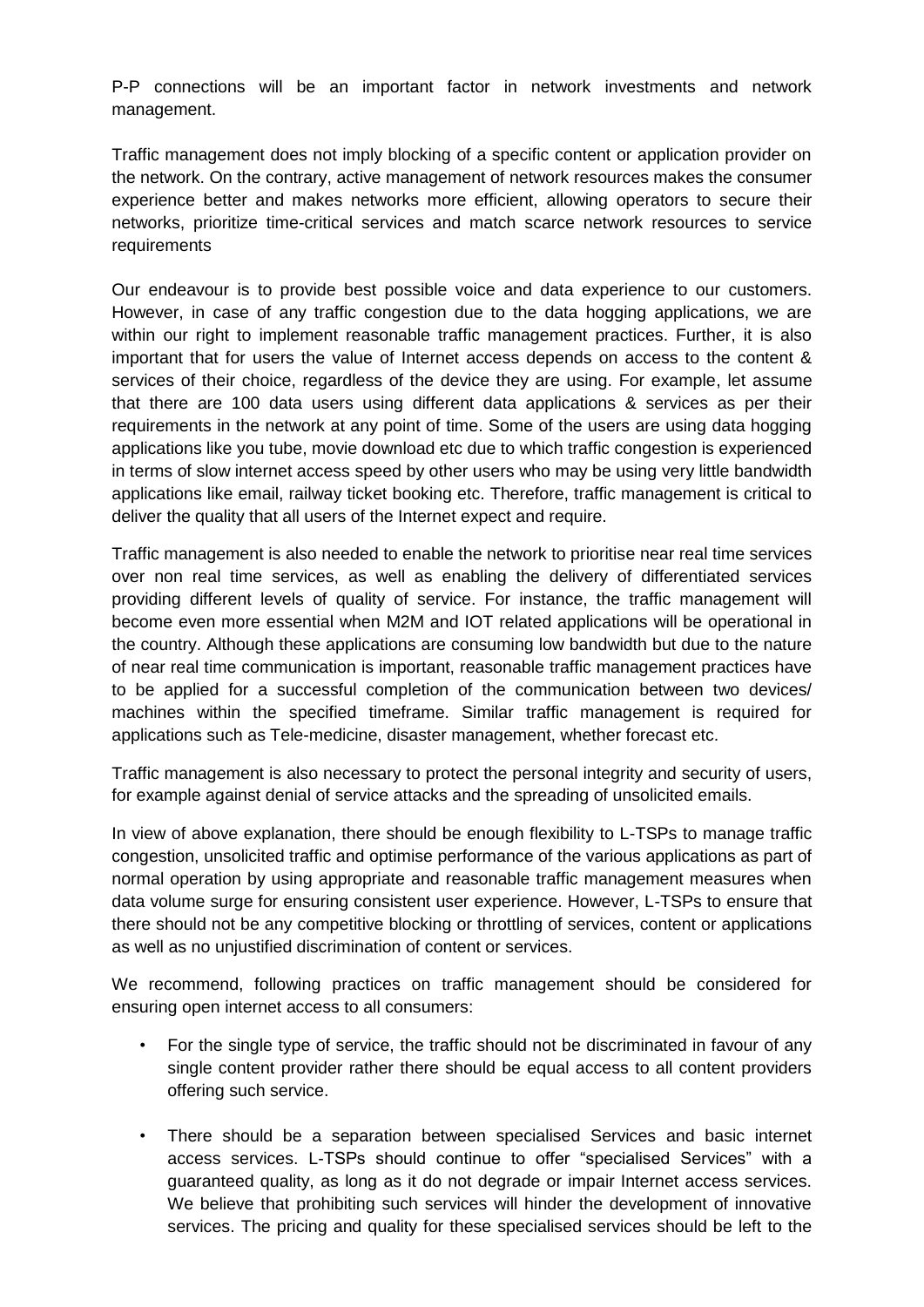market forces due to heterogeneous consumer segments and availability of intense competition.

• L-TSPs currently using various techniques like data caps, speed throttling after exhausting committed data usage etc should be continued without any regulatory intervention considering the fact that such terms & conditions are being upfront informed to the customer at the time of subscription of data pack.

Question 11: Should the TSPs be mandated to publish various traffic management techniques used for different OTT applications? Is this a sufficient condition to ensure transparency and a fair regulatory regime?

#### Telewings Response:

The L-TSPs should have the freedom to provide consumers with the information that is relevant and meaningful so that they are aware of the characteristics of the services and the capacity they are buying. The regulator may provide guidance on transparency but should not mandate a particular approach.

Question 12: How should the conducive and balanced environment be created such that TSPs are able to invest in network infrastructure and CAPs are able to innovate and grow? Who should bear the network upgradation costs? Please comment with justifications.

#### Telewings Response:

In order to create conducive and balanced environment, "same service, same rule" based upon the principle of regulatory equality should be made applicable by decreasing the regulatory asymmetry enabling L-TSPs to offer such OTT services with all flexibility that present technology has to offer.

We believe that such environment will offer an equal opportunity to all stakeholders to innovate and create more value, while delivering the highest quality of services that meet consumer demands.

Question 13: Should TSPs be allowed to implement non-price based discrimination of services? If so, under what circumstances are such practices acceptable? What restrictions, if any, need to be placed so that such measures are not abused? What measures should be adopted to ensure transparency to consumers? Please comment with justifications.

#### Telewings Response:

The non-price based discriminations of services should be allowed to implement as long as quality of services is not degraded and there is complete transparency with the user for the same.

Question 14: Is there a justification for allowing differential pricing for data access and OTT communication services? If so, what changes need to be brought about in the present tariff and regulatory framework for telecommunication services in the country? Please comment with justifications.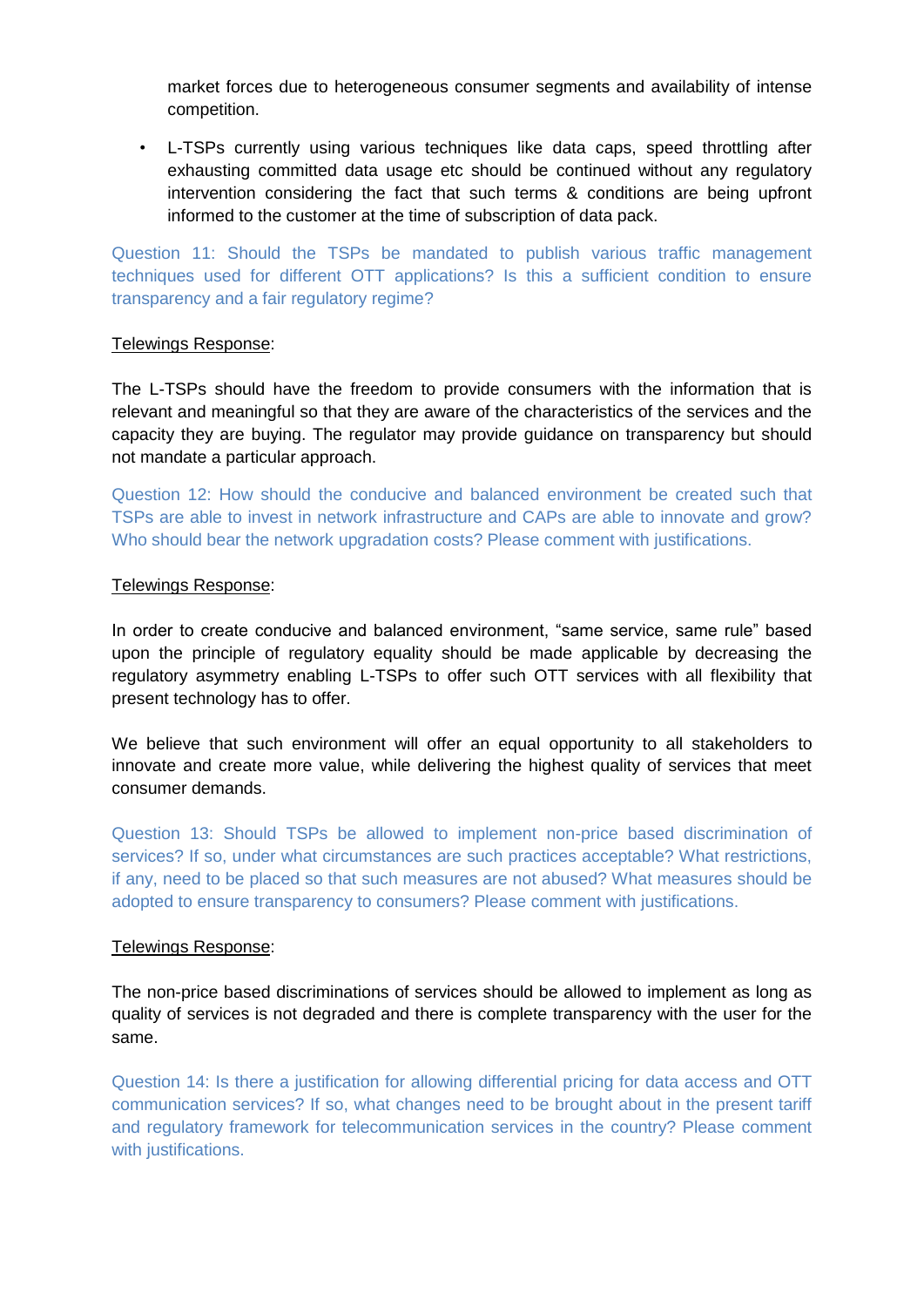## Telewings Response:

The all licensed telecom service providers are ensuring compliance to tariff principles & regulations and ensure upfront and transparent communication of applicable conditions to the customers. We believe that the pricing based on market segmentation for data access and OTT communication services are exclusive tariff offerings and should be continued for the benefit and convenience of the consumers.

In view of the above, there is no need for any changes in tariff regulations and should continue with tariff forbearance.

Question 15: Should OTT communication service players be treated as Bulk User of Telecom Services (BuTS)? How should the framework be structured to prevent any discrimination and protect stakeholder interest? Please comment with justification.

#### Telewings Response:

We support a bilateral arrangement based on mutually agreed terms between the stakeholders that is the OTT communication service providers and the L-TSPs. Any partnership or business model between OTT and L-TSP should be market driven and commercially negotiated by parties involved.

Question 16: What framework should be adopted to encourage India specific OTT apps? Please comment with justifications.

#### Telewings Response:

The applications and contents related to education, health, universal literacy, agriculture, climate, poverty alleviation, e-governance services etc which are directly associated with the community at large, it is recommended that such applications and development of the related contents may be financially supported from the USO fund.

Further, there are other means of assistance by which government can encourage such OTT apps and become instrumental in development and growth of the local app industry such as tax breaks, direct subsidy / grants etc.

Question 17: If the OTT communication service players are to be licensed, should they be categorised as ASP or CSP? If so, what should be the framework? Please comment with justifications.

#### Telewings Response:

There is a need to ensure regulatory equality so that there is a level playing for both communication OTTs and L-TSPs. As reiterated earlier, TRAI should recommend a broad regulatory framework basis the equality principle of, "same service, same rule". We believe, only under such environment, the L-TSPs will get a fair chance to compete with OTTs.

Question 18: Is there a need to regulate subscription charges for OTT communication services? Please comment with justifications.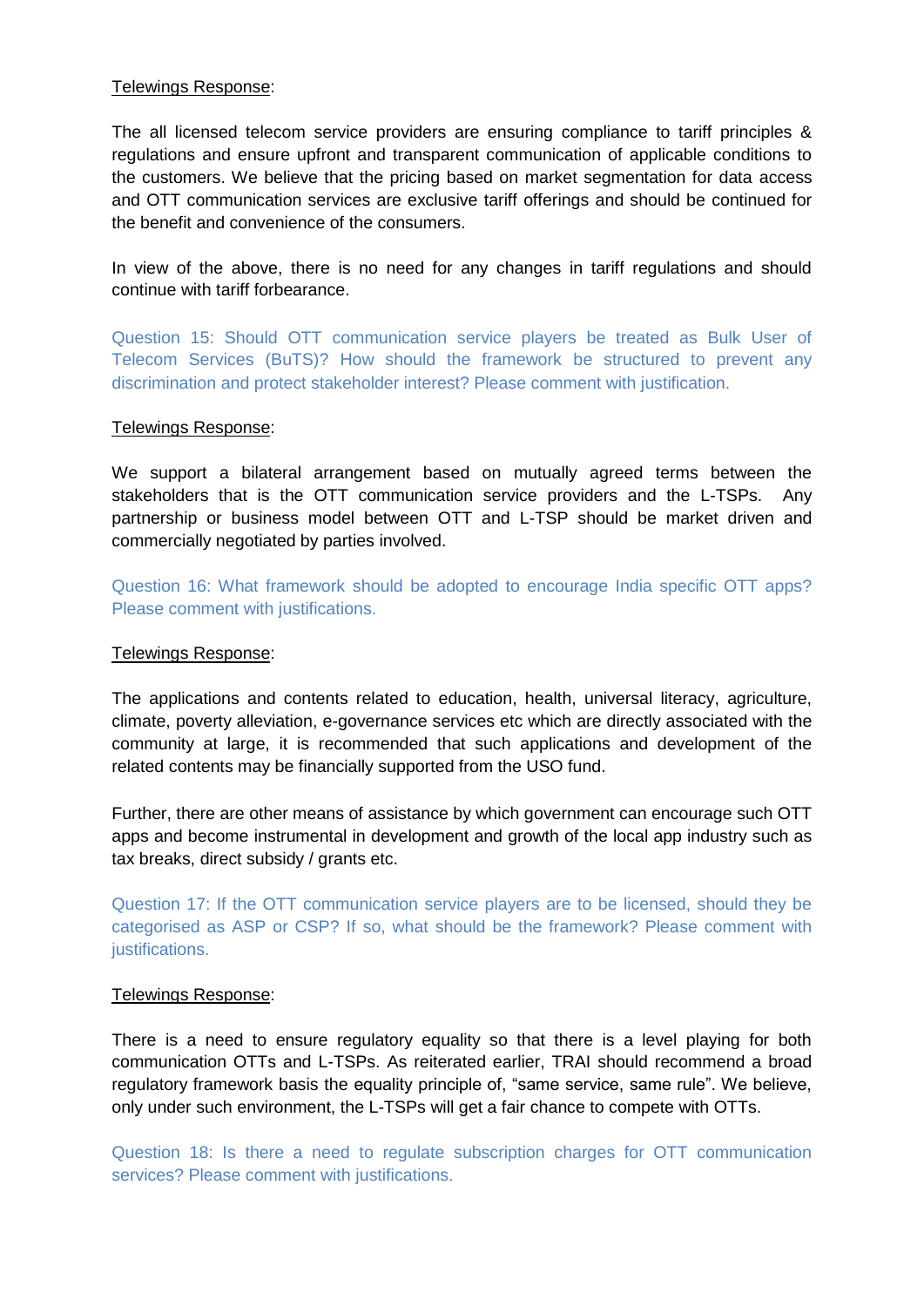## Telewings Response:

No regulatory intervention is required. The pricing should be left to competition and market driven. The L-TSPs should be given the freedom to negotiate commercial arrangements with OTT players. These arrangements could be bilateral in nature, providing adequate measures for consumer protection. Further, any such arrangement should be subject to the applicability of service tax /VAT / GST on communication OTTs.

Question 19: What steps should be taken by the Government for regulation of noncommunication OTT players? Please comment with justifications.

## Telewings Response:

In case of non-communication OTT services, such as retail, health, transport etc., the regulations/ laws of the concerned department may apply. The consumer accessing such services/ applications through the network of licensed telecom service provider should not be held responsible for any unlawful actions taken, if any by these OTT players.

There are opportunities of tax arbitrage due to different jurisdiction, we hope that the Government is aware and ensuring that necessary actions, if any, are being taken.

## Question 20: Are there any other issues that have a bearing on the subject discussed?

The "*Internet for all*" is a publically stated vision of Uninor in line with ambition of the Telenor group globally. This is the key contribution to the society and a catalyst for the growth and development of the common man and society at large. Uninor being a responsible operator has taken several campaigns and offerings to promote "Internet for all" for a social cause and provide affordable Internet access that is built for the many, not just for few. With the growing data demand, it is essential to make available safe internet. Uninor is making sincere efforts in this regard with the help of its Webwise programme. With these campaigns and social interactions, we have experienced that how power of internet has brought changes in the lives of unconnected especially in rural & remote areas and helping them to lead a better life, enabling empowered societies.



A note on the initiatives taken by Uninor is enclosed as Annexure depicting role played by Internet in empowering the society at large. These initiatives are great example of how our technology is built around human needs and helping individuals and communities develop socially as well as economically.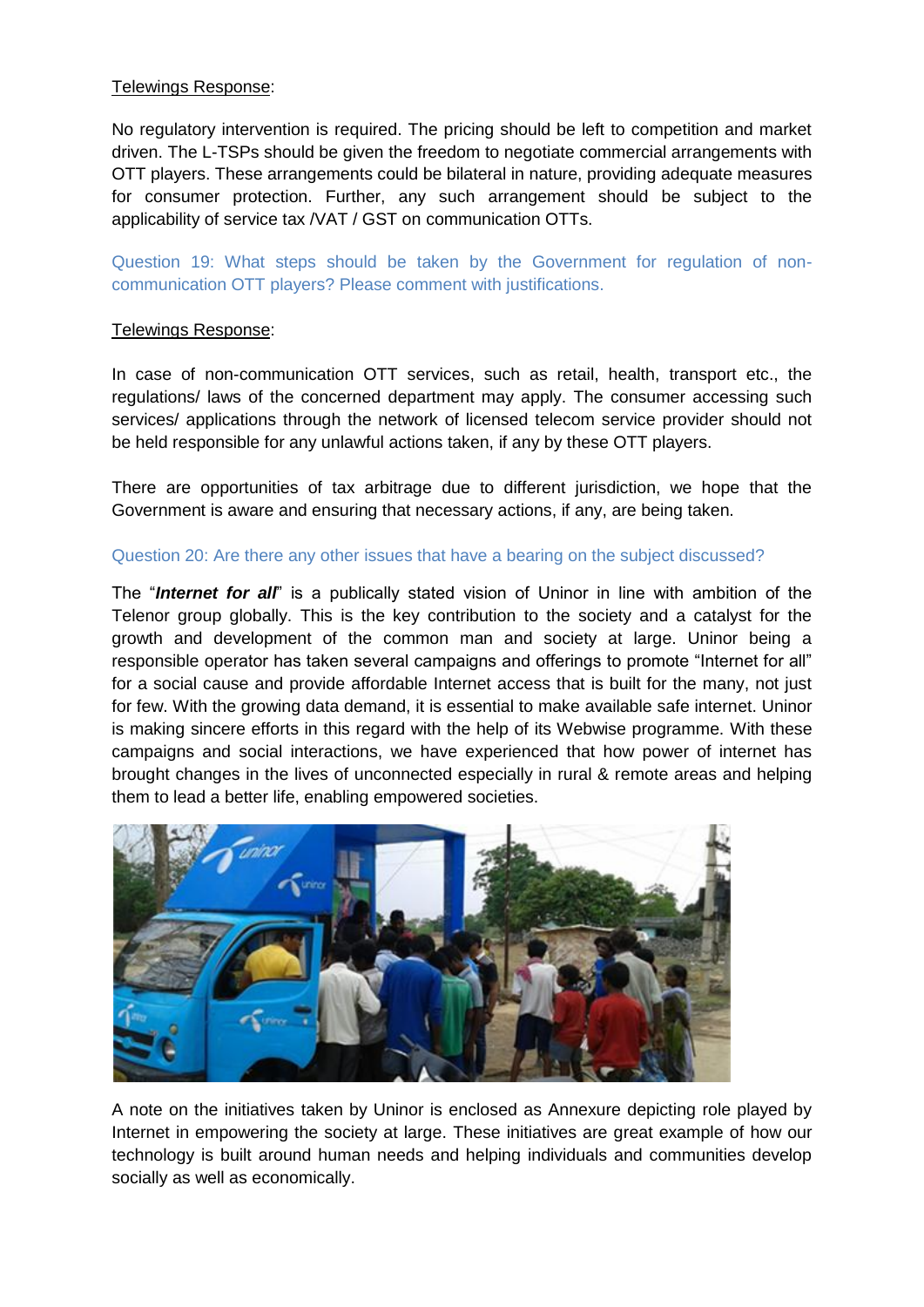## **Uninor Initiatives: empowering societies through "Internet for All"**

#### **WebWise**

A BCG report commissioned by Telenor Group makes important observations on the negative impact that easy access to the Internet can have on children. It is estimated that in across all the Telenor markets, there will be an increase of 100 million children accessing the Internet by the year 2017 and up to 85% of them will access the internet through the mobile phone.

According to the survey, Indian children in particular are extremely vulnerable to cyber-harm resulting from high access and low resilience to negative content –

- 95 million new children will come online by 2017 in India, taking the total to 134 million kids (303.8 mn children will benefit from Internet even if not using directly)
- 90% of children have experienced some form of threat on the internet
- 6 out of 10 parents are unaware of their child"s online activities.

While this is a great opportunity for millions as Internet can open a world of opportunities to them through digital education, health, governance and business growth. There is also a risk that it poses especially for children like cyber bullying, stalking, identity theft and many others.

Uninor"s Safe Internet for children program – '**WebWise**' aims at creating awareness around potential for harm from negative content among children and at the same time empowering children, teachers and parents with practical information and skills on how to identify potential threats and access the internet safely.

Uninor is doing the following activities under this program-

- Workshops for children in schools to build awareness and impart skills
- Workshops with parents and teachers to build capacity and identify risks, identify risky behaviour among children and empower with the right approach to enhance safe internet usage among children (create a family friendly internet experience)



So far, Uninor has conducted Safe Internet workshops in 75 schools across the country and covered more than 15,000 children.